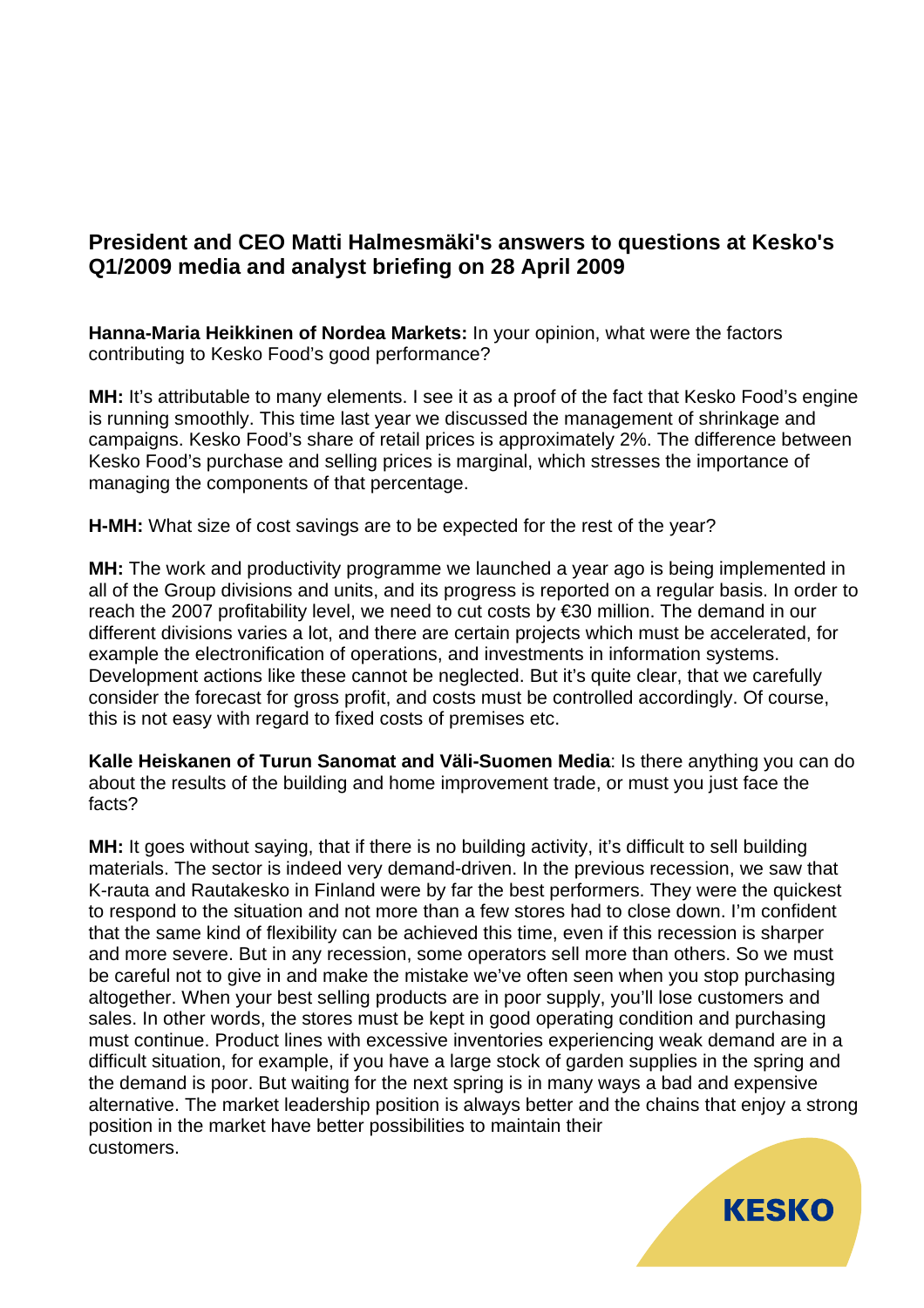**KH**: You said that only a few stores closed down during the previous recession. Are you prepared to see the same this time?

**MH**: Actually I referred to the fact that all other (than K-Group's) building and home improvement stores went under. It's part of the market economy that the strongest will survive. Our retailers have the advantage of a financial guarantee system which makes them independent of banks. The price of money they pay has increased somewhat, but not to any significant extent. Their balances are also better than in the early 1990s, which is another reason why we haven't seen very many bankruptcies yet. But the sales decreases now posted will mean a wave of bankruptcies, or at least credit losses.

**Manu Rimpelä of Deutsche Bank**: For Rautakesko, you listed Finland and Belarus as the two topmost countries. What are the two lowest on your list?

**MH**: In Latvia, we opened several large new stores and the hardships of the financial situation have been felt there from an early stage. Therefore I think Latvia's situation is the most difficult.

**MR**: Are you referring to the absolute profitability or to the absolute operating profit in euros?

**MH**: I'm talking about the amount of loss in relation to sales. But three months is a short time. And in own retailing, the cost structure is much heavier than in wholesaling, so that in those countries where we have retailer-run operations, the recession is reflected in different items than in Norway's Byggmakker or Finland's Rautakesko. In Lithuania, our operations are partly retailer-run and partly own. In Sweden, we only have own operations, and the sales decrease has been more moderate. But that is partly because of new construction.

**MR**: Can you list your operating countries in terms of euros? I mean which unit made the biggest losses and which recorded the best result?

**MH**: I can only say that operations in Finland were the best performer and the second best was Belarus. Again, a three-month period is absolutely too short. For example, Senukai has continuously performed well. Although it now shows a drop in sales and profit, we expect it to achieve a good full-year result. Estonian operations have also performed well and have good cost management. K-rauta enjoys a strong position in the Estonian market.

**MR**: About your food trade: how have the new stores, especially K-citymarkets, affected the division's profitability?

**MH**: Naturally they reflect in several ways. For one thing, lower rents are charged from the retailers of new stores. Then there are various joint investments, including the launch marketing expenses of the new stores, all of which total millions of euros per each store site. Most of the building costs are capitalised, but we also have lots of store renovations in

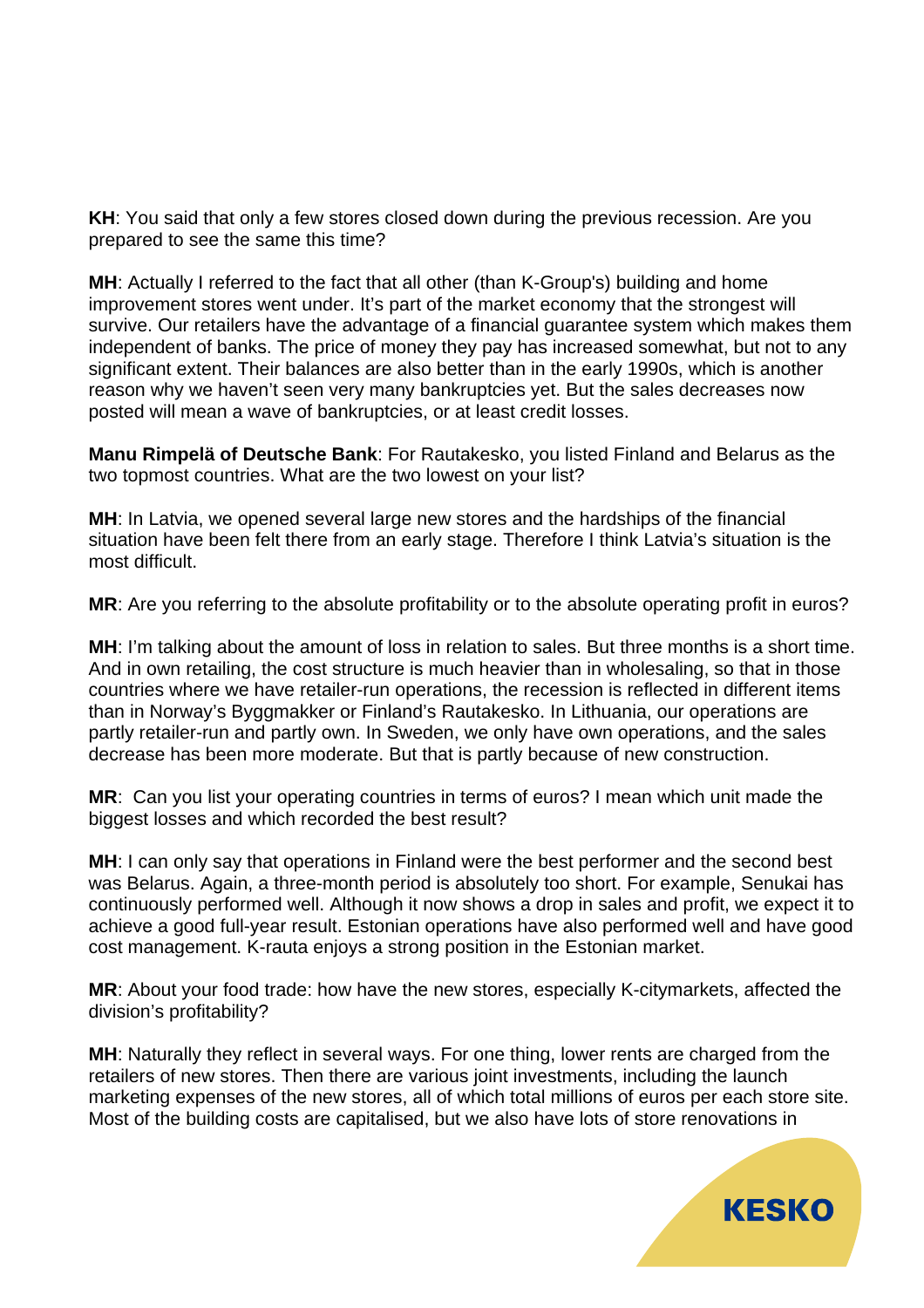progress, for example all K-markets, and all possible costs are expensed. So new store openings reflect on many accounting items. Suppliers also participate in store launches.

**MariaWikström of Handelsbanken:** My question is about gross profit: the Group's gross profit has dropped to 13% compared with 13.4% for last year's Q1. Could you give a breakdown between the divisions and explain if the Q1 figures include an increased gross profit for Kesko Food. We've already heard that the gross profit for the building and home improvement trade dropped, but not so much due to the B-to-B sales. How does the gross profit of your units behave during an economic cycle like this?

**MH**: The coefficients have not been changed for the food trade.

**CFO Arja Talma**: The profit improvement in the food trade is not generated by pricing. In the building and home improvement trade, sales to B-to-B customers are the biggest factor while the product groups have smaller margins and the sharp sales decline also reflects on it. The margin is also affected by the **€9** million expense recognition in the Baltic operations. It is partly related to receivables, but mostly to inventories.

**MW**: But is it fair to assume that we see a gross margin decrease of 50-100 basis points in the building and home improvement trade.

**AT**: Your estimate sounds quite accurate. We haven't published exact figures for the divisions, but the building and home improvement trade and the car and machinery trade are the biggest drivers.

**MH**: As far as I can see, Rautakesko Group's gross profit percentage improved because the sales of basic building materials with smaller margins have decelerated the sale to building firms. And there's also a lot of  $3<sup>rd</sup>$  party invoicing with merchandise delivered directly from factory to stores.

**MW**: Last year's Q4 report showed a 400-people decrease in personnel. What kind of staff reductions do you anticipate in countries where you have own operations in order to achieve a positive full-year result in the building and home improvement trade? Are you going to make further staff reductions?

**MH**: The Rautakesko Board has prepared plans in its regular meetings and internal monitoring meetings have been added to review the savings in staff costs reported by each unit. Zero reductions and even a few additions have been reported in the interim financial report. The issue is very much division-specific and even varies from one locality to another. Anttila traditionally has the best monitoring systems and they have managed to reduce 200 working hours without any major staff reductions of lay-offs. The Group does not use practically any hired helpers, but we do have temporary employees and various working hour arrangements in order to generate savings. All costs are being adjusted in all units.

**KESKO**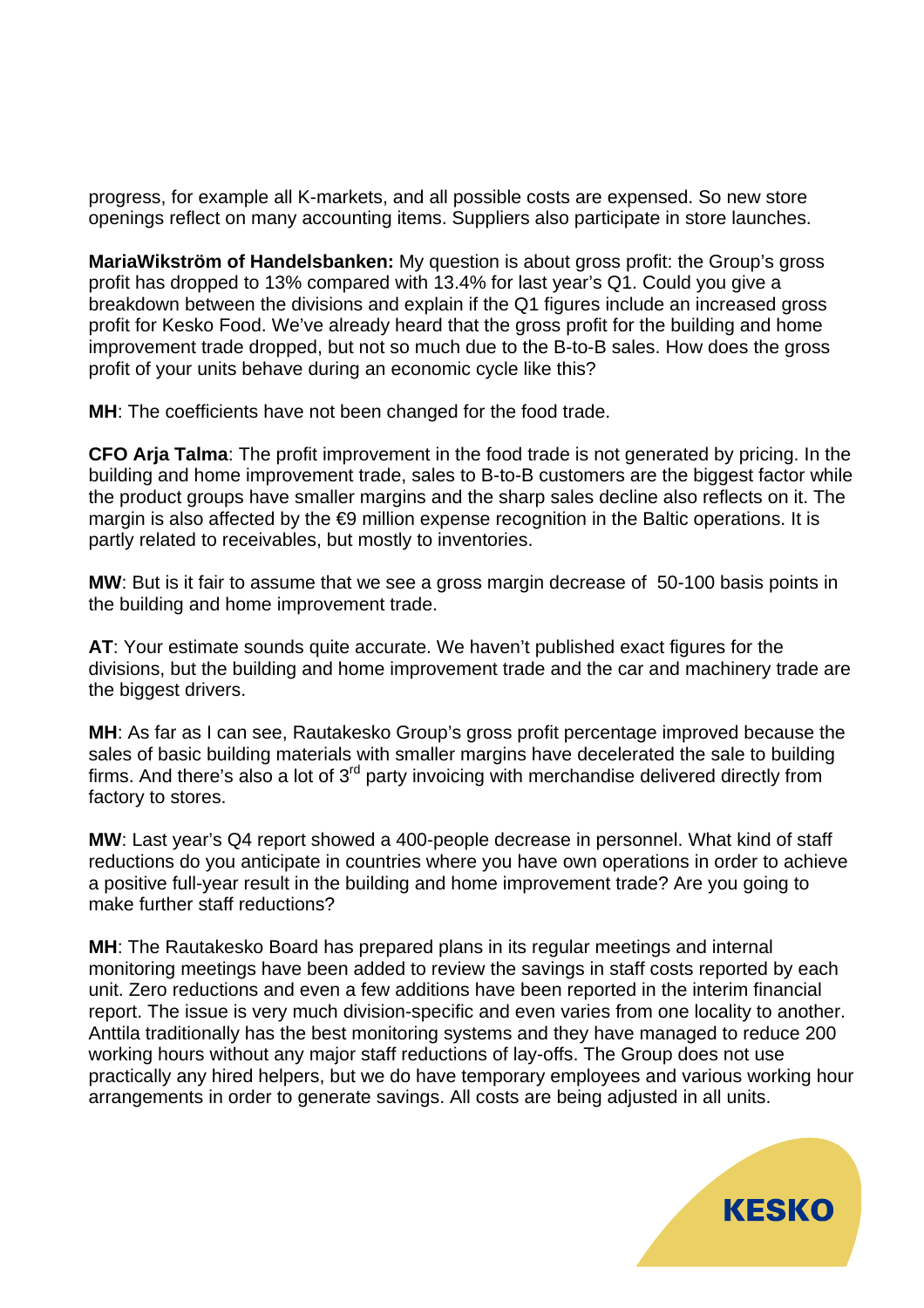**Robin Santavirta of ICE Capital**: How did your market share in the food trade and in the building and home improvement trade in Finland develop during Q1?

**MH:** In my opinion, the market share of our building and home improvement trade has developed in a positive direction, because the sales from our K-rauta and Rautia concepts traditionally comprise 60-70% of sales to consumers, and this percentage has fallen. Those of our competitors who mainly sell to building firms have recorded bigger decreases. The reports from the Building and Home Improvement Retailers' Club show the same trend. I think that our market share of the food trade has increased somewhat, but we won't have exact figures until March next year. I'm convinced that K-food stores' market share will increase this year. Local food is one of our special areas of emphasis. Four years ago, we made the policy definition that quality comes first and retailers are encouraged and rewarded for carrying wide product ranges. Hannu Aaltonen, the K-citymarket Kupittaa retailer, told me that five years ago the citymarket food selection comprised 8,500 articles and that now the number is over 20,000. Single-owned operators cannot compete with qualitative advantages and special services that should be offered throughout the country. The importance of local food is also discussed in our corporate responsibility report with accurate figures on this competitive advantage of the K-food stores.

**Pirkko Tammilehto of Kauppalehti**: Some of your business activities, namely home appliances and furniture, have quite a long history of poor performance. Are you operating in too many product lines? How are you going to manage them all?

**MH:** We have reduced the number of our divisions. We sold Tähti Optikko and Kauko-Telko and we're prepared to sell divisions or companies belonging to our divisions. On the other hand, the threshold of any acquisition is very high. We seek food trade growth in Finland, the Baltic countries and Russia. Any other steps in this sector are placed under special consideration. The other spearhead is the national and international growth of the building and home improvement trade. In addition to these, some minor product lines can be considered. The offer is abundant. The need and difficulty of focus has increased as we have become integrated in retailing. Previously our operations were almost exclusively retailer-run. Today our success largely relies on cooperation. Selling the large amount of real estate and K-Rahoitus were good because now it would be much more difficult, and the same applies to subsidiaries. At present, we're not planning company disposals. It's better to have a need for focus than for expansion.

**PT**: Perhaps you should dispose of the furniture trade or somehow concentrate the home and speciality goods trade. Previously you suggested that the furniture trade sector will be reorganised. What is your role going to be in that?

**MH**: Asko is the leading and most reliable furniture store chain and serves as a good central element. Our furniture trade operations are consistent in that we concentrate on customer sales. The brand of Kesko, the biggest operator, plays an important role in international purchasing which is beneficial for our chains. The incorporation into subsidiaries implemented in the 21<sup>st</sup> century now enables us to review the divisions separately with their different customer relationships. In

**KESKO**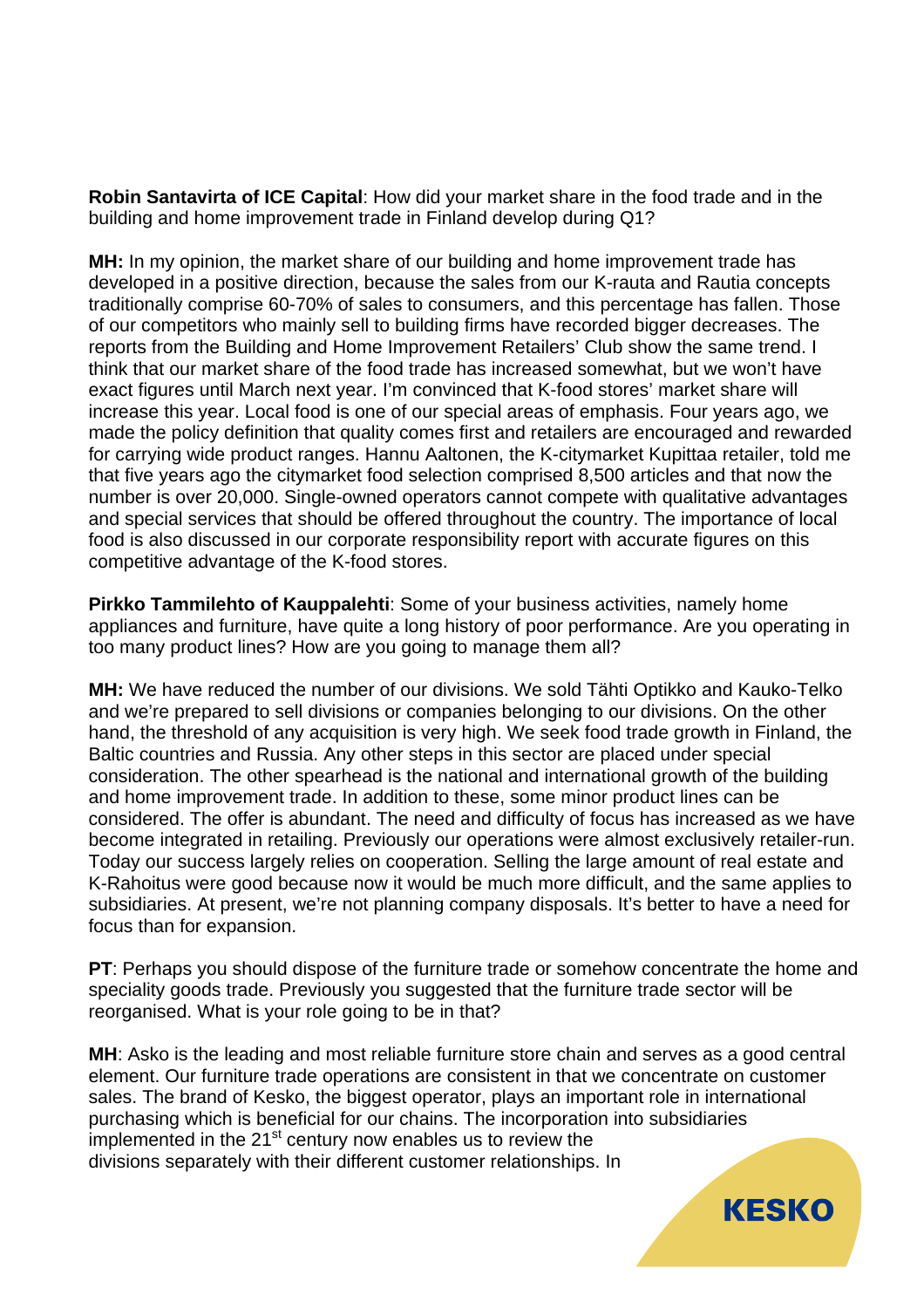addition to this, they are provided Group benefits in terms of finance, management systems, information systems etc. But customer relationships largely rely on the divisions, with Plussa as the umbrella system for all of the K-Group customer relationships.

**PT**: Are there food stores in need of your support and will there be food or other store closings?

**MH**: The present situation is much better than a few years ago. We have some 900 food retailers whose situations are, or course, different. Our building and home improvement stores are not in very difficult situations either, except for individual cases of increased payment difficulties. Perhaps the Musta Pörssi chain is the most challenging in this respect because of its significant fall.

**PT**: So stores are not going to be closed down?

**MH**: There are store closings and store network structure changes going on all the time. The need for adaptation and smaller premises has not changed. Online trading especially in the home electronics business is becoming increasingly important and will affect the operations of this division. The changes that have already taken place will alleviate the competition and the supply situation both in the home electronics and the furniture trade.

**H-MH:** Have you implemented price increases in the Russian building and home improvement trade and how have they affected consumer behaviour?

**MH**: Investments are made in euros which is why our store site costs are mainly in terms of euros. This follows that when business is done in rubles we must increase the margin for the sake of profitability. We also made the decision to increase prices regardless of suppliers' prices and the impact is being monitored. Of course, it's not easy but the competitive situation has permitted the price increases. Salaries and many other costs are in terms of rubles, but the costs of premises are euro-denominated. It takes some time before imported goods are sold out and new products are purchased at higher prices than before which automatically raises the price level. The sales of imported goods decline in a situation like this. Could you Arja, being a member of the Stroymaster Board, give any further information on this?

**AT**: In terms of rubles, the sales were up 14%, if I remember correctly. Of course, the growth has slowed down there too, and it's difficult to say which part of it is due to price increases and which part to the general market trend. But in terms of the local currency, growth continued.

**H-MH:** How much have prices been increased, if the sales were up 14%?

**AT**: Usually the aim is to cover devaluation impact.

**H-MH:** How attractive do you find the present business acquisition market in Russia?